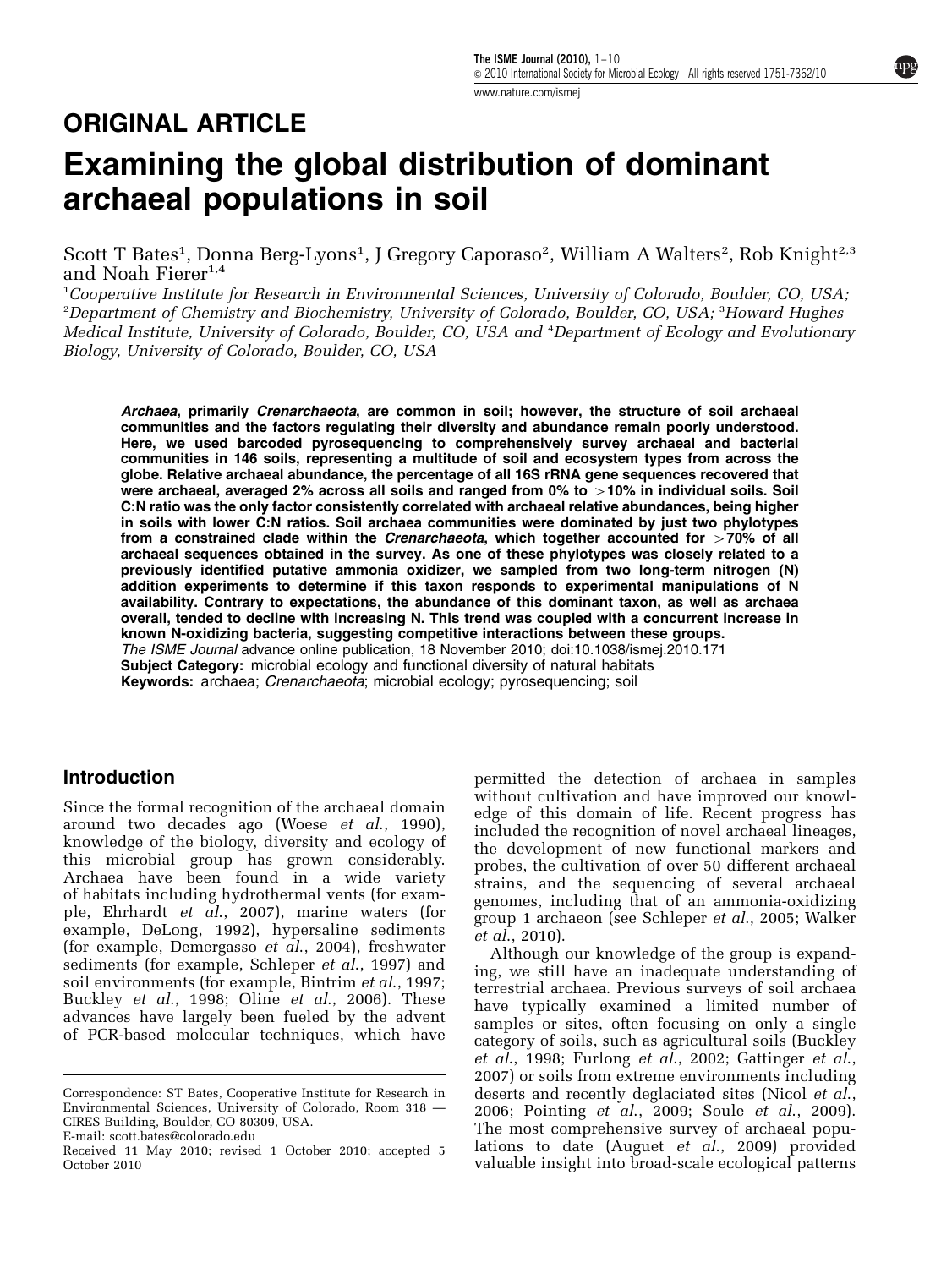**The ISME Journal**

exhibited by the archaeal domain in general. That investigation, however, did not specifically focus on terrestrial archaea, nor did it examine in any detail the variables that might affect archaeal abundance in soils. The picture emerging from these, and other, studies is that soils are typically dominated by a few groups of Crenarchaeota [\(Auguet](#page-8-0) et al., 2009), containing members that are possibly key players in soil nitrification [\(Leininger](#page-9-0) et al., 2006; [Nicol and](#page-9-0) [Schleper, 2006\)](#page-9-0).

There has been much speculation regarding the factors that influence soil-dwelling archaeal communities, their diversity, relative abundance and the functional roles that they have in terrestrial environments. Recent investigations have reached varying conclusions about the environmental variables, which structure archaeal communities, suggesting that these communities can be influenced by pH (for example, Nicol et al[., 2008](#page-9-0)), elevation (for example, Zhang et al[., 2009](#page-9-0)) or climate and vegetation cover (for example, Angel et al[., 2009](#page-8-0)). Similarly, there are numerous lines of evidence suggesting that archaea may function as important soil nitrifiers [\(Treusch](#page-9-0) et al[., 2005; Leininger](#page-9-0) et al., 2006; [Nicol and](#page-9-0) [Schleper, 2006](#page-9-0)), however, studies that have focused specifically on this question (for example, [Nicol](#page-9-0) et al[., 2004](#page-9-0); [Le Roux](#page-9-0) et al., 2008; [Tourna](#page-9-0) et al., 2008; Di *et al.*, 2009; [Jia and Conrad, 2009](#page-8-0); [Offre](#page-9-0) *et al.*, [2009; Schauss](#page-9-0) et al., 2009), have produced divergent results regarding the overall importance of archaealmediated ammonia oxidization in soil.

It is important to note, however, that inferences in the above mentioned studies have typically been drawn from either a relatively limited number of soils or from soils collected across a single environmental gradient. With the ongoing development of high-throughput sequencing technologies, we can now address these knowledge gaps by comprehensively characterizing microbial communities in large numbers of individual soils to examine global trends for soil microbes. Recent studies have demonstrated the value of using these 'next generation' techniques in identifying broad ecological patterns that govern the structure and diversity of soil bacteria [\(Jones](#page-9-0) et al[., 2009; Lauber](#page-9-0) et al., 2009).

Here, we utilized barcoded pyrosequencing targeting the 16S ribosomal RNA (rRNA) gene to consistently and thoroughly survey a large number of soils (nearly 150 samples, resulting in over 150 000 archaeal and bacterial 16S sequences, with over 2500 of these corresponding to archaea), which represent soils from a wide variety of ecosystem types (from Antarctic dry valleys to tropical forests of South America). From the pyrosequencing data, we directly determined the relative abundance of archaea as well as the general structure of dominant archaeal populations in soil, and investigated how these factors may be influenced by soil and site characteristics. Contained within our data set are specific sample subsets (for example, nitrogen (N) addition plots, latitudinal transects within a biome) that permit more focused examinations of how different environmental factors may influence the relative abundances of soil archaeal taxa in situ. As the one of the more wide-ranging examinations of the global-scale patterns exhibited by soil archaea to date, this work addresses the following questions: (i) What are the dominant archaeal taxa in soil? (ii) How does the relative abundance and occurrence of dominant soil archaea vary across a wide range of biomes? (iii) Do key soil archaea inhabit a particular niche, or set of niches, which are predictable based on soil edaphic or site characteristics? (iv) How do dominant archaeal populations in soil respond to inorganic N amendments in situ?

# Materials and methods

#### Collection site characterization, sampling, and isolation of soil DNA

Soil samples were collected from 146 sites across North and South America and Antarctica. These sites represent a broad variety of ecosystem, climate and soil types. We also sampled soils across a latitudinal gradient of native tallgrass prairie sites within the United States. Finally, we included samples from two long-term N fertilization experiments located at US Long-Term Ecological Research sites with plots receiving 0, 100 and  $280-290 \text{ kg N} \text{ ha}^{-1} \text{ year}^{-1}$ : Cedar Creek (CC in MN, USA—Experimental N Gradient Exp 001; for example, see [Tilman, 1987](#page-9-0)) and Kellogg Biological Station (KBS in MI, USA—N Fertility Gradient; for example, see [Buckley](#page-8-0) et al., 1998). Data on the location, climate and vegetation cover for each site included in this study are provided in Supplementary Table S1. The methods used to collect edaphic and environmental data have been described previously ([Fierer and Jackson, 2006](#page-8-0)).

The soil collection protocol followed that of [Fierer](#page-8-0) [and Jackson \(2006\)](#page-8-0). Briefly, mineral soil samples were gathered from relatively undisturbed sites (with the exception of the experimental plots at CC and KBS) around the time of the peak growing season for vascular plants (with the exception of the Antarctic sites, which were basically plant-free). As our objective was to examine the variability in archaeal communities across a wide range of sites, rather than an examination of the spatial and temporal variability within individual plots, DNA was extracted and amplified from a single composited soil sample from each site. Approximately 10 g of soil was removed from the sample and homogenized under liquid  $N_2$  using a mortar and pestle. DNA was then extracted from a 0.25 g subsample using a procedure described previously [\(Lauber](#page-9-0) et al., 2009).

# PCR-amplification of bacterial/archaeal rRNA genes and barcoded pyrosequencing

Preparation of extracted DNAs for pyrosequencing followed the protocol described by [Fierer](#page-8-0) et al.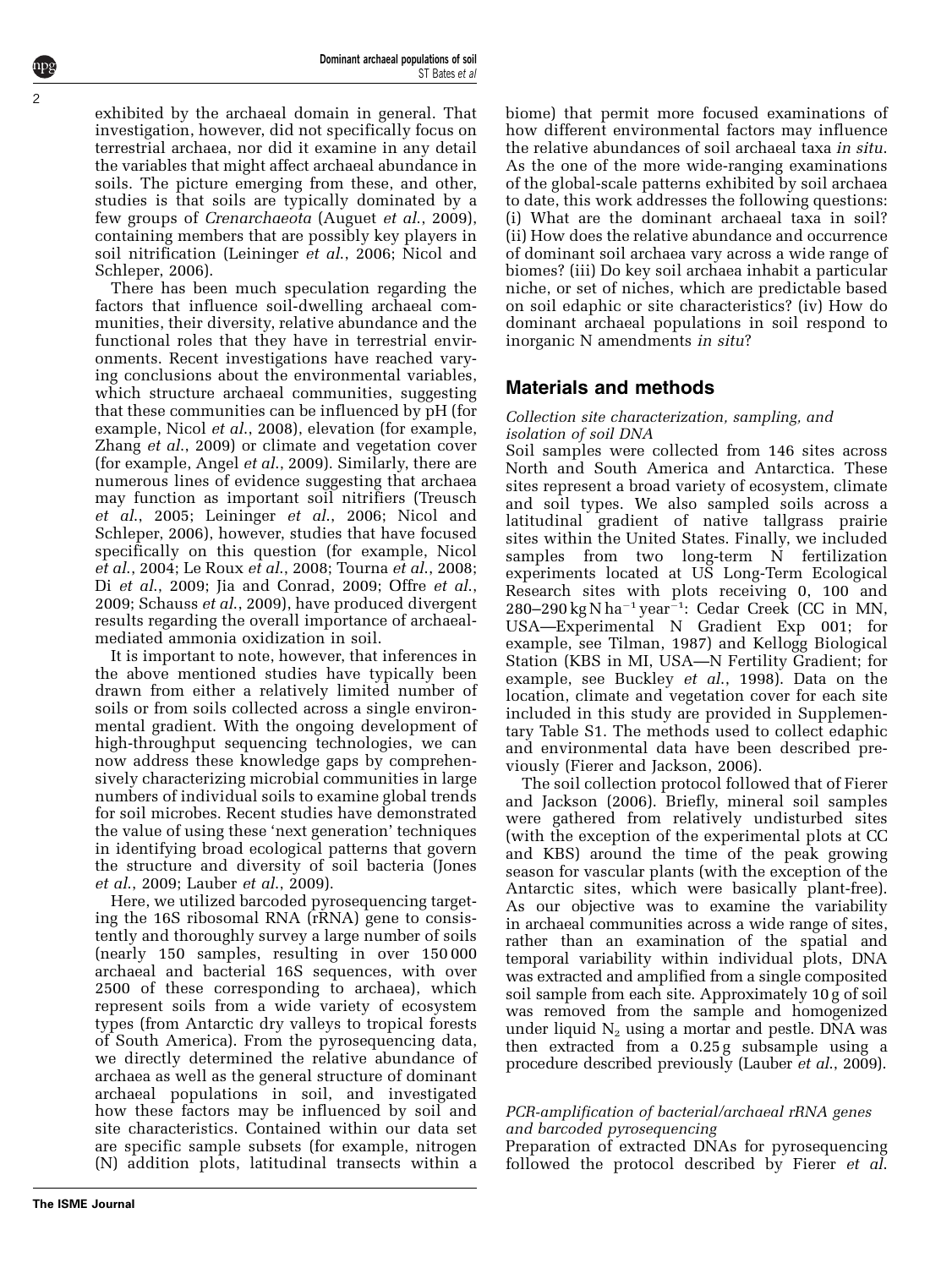[\(2008\)](#page-8-0). Briefly, the method includes targeted amplification of a portion of the 16S small-subunit ribosomal gene, triplicate PCR-product pooling (per sample) to mitigate reaction-level PCR-biases, and Roche 454 pyrosequencing. PCR amplification used the primers F515 (5'-GTGCCAGCMGCCGCGGT AA-3') and R806 (5'-GGACTACVSGGGTATCTAAT-3'). This primer set was developed for this project and was designed to be universal for nearly all bacterial and archaeal taxa. We have demonstrated in silico

that this primer set should amplify 16S rRNA genes from a broad range of archaeal and bacterial groups with few biases or excluded taxa (see Supplementary Figures S1 and S2). In spite of the short-read lengths ( $\sim$ 250 bp), this targeted gene region should also provide sufficient resolution for the accurate taxonomic classification of microbial sequences (Liu et al[., 2007\)](#page-9-0). The F515 primer included a Roche 454-A pyrosequencing adapter (Roche Applied Science, Branford, CT, USA) and a 'GT' linker sequence, although R806 incorporated a 12-bp barcode sequence (unique to each individual sample), a 'GG' linker, and a Roche 454-B sequencing adapter.

PCR reactions were performed in  $25 \mu l$  reactions, each containing  $2 \mu$  (15  $\mu$ M concentration) of forward and reverse primers, 10 µl of 5Prime Hot MasterMix (Eppendorf-5Prime Inc., Gaithersburg, MD, USA) and  $1 \mu l$  of genomic community DNA as a template; using the following cycling parameters: 35 cycles (95 °C, 30 s; 50 °C, 1 min; 72 °C, 1 min) after an initial denaturation 95 $\degree$ C, 3 min. Pooled triplicate reactions were purified using the UltraClean PCR clean-up kit (Mo Bio Laboratories, Inc., Carlsbad, CA, USA) and then quantified using PicoGreen dsDNA assay (Invitrogen, Carlsbad, CA, USA). A single composite sample was produced that contained barcoded PCR product, normalized in equimolar amounts to produce equivalent sequencing depth from all samples. The sample was sent for sequencing at EnGenCore (University of South Carolina) on a Roche GS-FLX 454 automated pyrosequencer.

#### Sequence processing, assigning taxonomic identity, abundance and phylogeny

Before analyses, raw sequence data generated from the 454-sequencing runs were processed using QIIME ([Caporaso](#page-8-0) et al., 2010). In brief, quality sequences were binned into phylotypes  $(\geq 97\%)$ similarity) using Cd-hit [\(Li and Godzik, 2006\)](#page-9-0) and grouped by samples according to their unique 12-bp barcode. Phylotypes were assigned an identity based on comparisons with sequences in the Ribosomal Database Project (Cole *et al.*, 2005). In order to assess the phylogenetic placement of archaeal sequences obtained from soil samples, a composite alignment was created by first assembling representative sequences of each archaeal phylotype identified. These were then aligned using the NAST alignment

function of the GreenGenes public database [\(http://](http://greengenes.lbl.gov) [greengenes.lbl.gov](http://greengenes.lbl.gov)), applying the PH Lane Mask. The sequence alignment was then used to construct bootstrapped neighbor-joining phylogenetic trees, recommended for inferring phylogenies for large sets of sequences (Price et al[., 2009](#page-9-0)), in the MEGA 4 software package [\(Tamura](#page-9-0) et al., 2007).

3

We defined relative archaeal abundances according to the total number of individual archaeal sequences (each corresponding to a specific phylotype) obtained from each soil sample (determined by the sequence barcode that corresponded to a specific sample). From these data, the relative archaeal abundance for each soil was calculated as a percentage: the number of archaeal sequences divided by the total number of 16S rRNA gene  $sequences (archaeal + bacterial) obtained from each$ soil sample, and multiplied by 100.

#### Clone libraries of archaeal 16S rRNA genes

In order to independently verify our pyrosequencing results and to obtain longer sequence reads, we constructed clone libraries from a subset of our soils. For these libraries, we used the archaeal-specific primers A2Fb (López-García *et al.*, 2002) and U1406R ([Reysenbach and Pace, 1994](#page-9-0)) to produce archaeal PCR-amplicons. These primers have been shown to effectively amplify a broad range of archaeal groups when using an optimized cycling protocol (Baker et al[., 2003\)](#page-8-0), which we used here. One clone library was constructed for each of three composited soil samples using the pooled products from triplicate PCR reactions. Clone libraries were then constructed using a TOPO TA Cloning Kit (Invitrogen) according to the manufacturer's specifications. The cloned amplicons were sequenced in the forward and reverse directions at a commercial facility. Contiguous sequences were assembled from the sequences obtained, checked for quality, and then binned into phylotypes  $\geq 97\%$  similarity) using FastGroupII (Yu *et al.*, 2006). A second alignment was then produced for these sequences, and phylogeny was assessed using the methods described above.

# Statistical analyses

Parametric Pearson's correlation coefficients were calculated to examine trends between relative archaeal abundances and site/soil characteristics or relative bacterial abundances (calculated in the same manner as for archaea, see above). Archaeal relative abundance data were transformed (Log  $(x+1)$ ) when required in order to satisfy the assumption of normality. All correlations (including tests for significance) and multiple regression analyses as well as analysis of variance or Kruskal– Wallis tests (including the Levene's test to verify homoscedasticity) were performed using R statistical software [\(http://www.r-project.org/](http://www.r-project.org/)).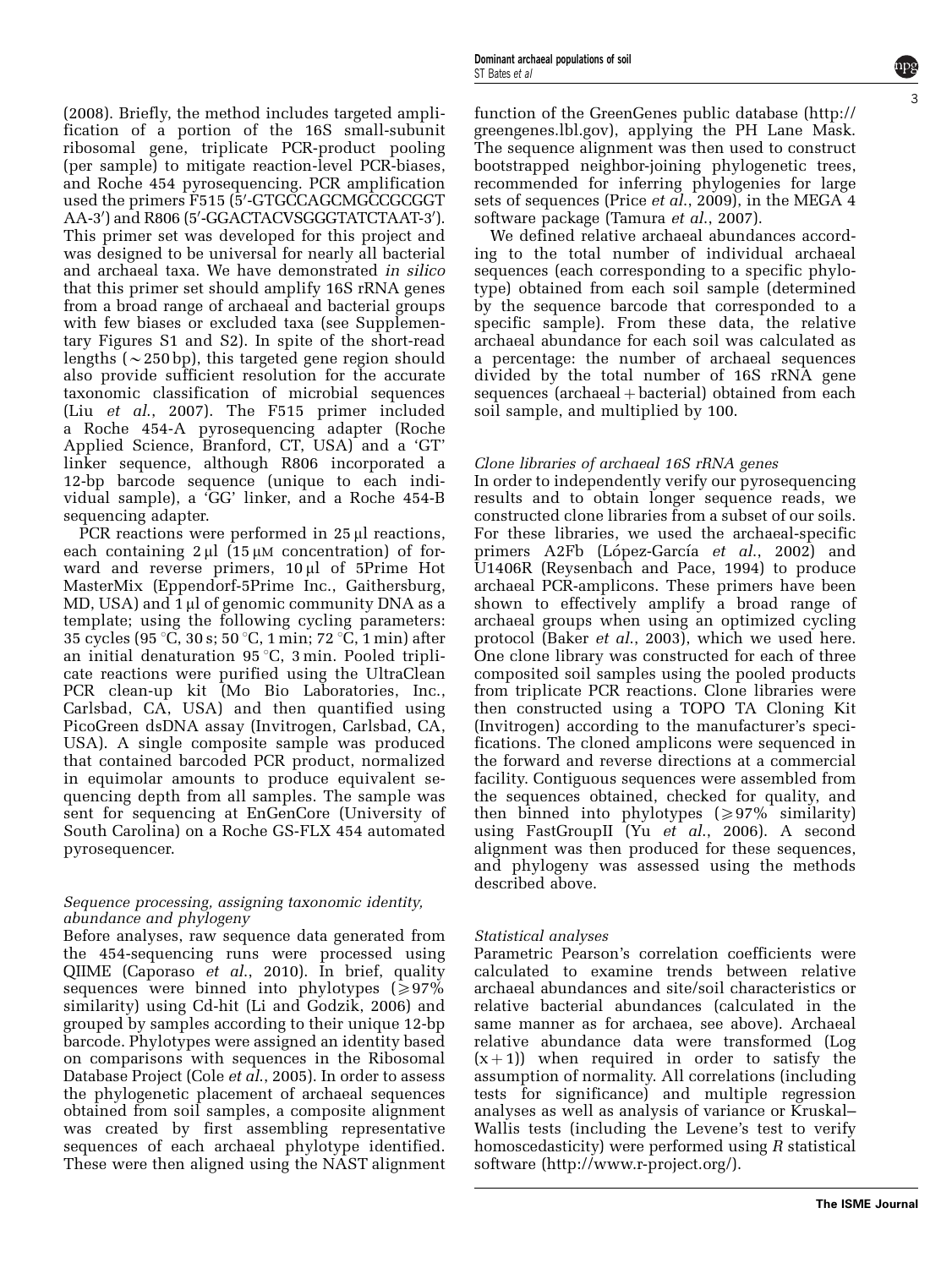#### Results and discussion

#### Dominant archaea recovered from soil samples

A total of 159 714 high-quality sequences ( $\sim$  250 bp on average) were obtained from the 146 soil samples in the pyrosequencing run, at an average of 1094 sequences per soil and with coverage ranging from 813 to 1497 reads per sample. With this level of coverage, the full extent of microbial diversity has not been surveyed; however, previous work [\(Fierer](#page-8-0) et al[., 2008](#page-8-0); Jones et al[., 2009](#page-9-0); Lauber et al[., 2009;](#page-9-0) Miller et al[., 2009\)](#page-9-0) has shown that patterns of beta diversity and overall taxon relative abundances of dominant lineages can be accurately inferred with this depth of sequencing. Of these reads, 159 618 (99%) could be confidently identified, the majority to the level of family or genus. Across all samples, we identified over 15 000 phylotypes (defined at the 97% sequence similarity level). Here, we largely restrict our analyses to the archaeal sequences, determining the relative abundance of archaea

(number of archaeal sequences as a percentage of the total number for bacteria and archaea) to gain insight into factors that influence dominant populations across these soils.

Of the total number of sequences obtained, 2672 (1.7% of all sequences) represented lineages from the domain *Archaea*, and of the 146 soils sampled, archaeal populations were large enough to be detected by our methods in 127 (87% of the samples) soils. The phylogenetic placement of the archaeal phylotypes represented by these sequences is shown in Figure 1. As only the most abundant archaea were recovered by our method, it should be stressed that the phylogenetic tree represents relationships among the most dominant archaea and does not depict the full extent of archaeal diversity in these soils, which is potentially much greater (Fierer et al[., 2007\)](#page-8-0). The majority of the archaeal phylotypes (90.9% of all archaeal sequences) were contained within the group 1.1b crenarchaeotal clade [\(Jurgens](#page-9-0) et al., 2000), which has been shown



 $\overline{0.02}$ 

Figure 1 Neighbor-joining tree based on the alignment of 16S rRNA gene sequences ( $\sim$ 250-bp long) showing the relationship between archaeal phylotypes (PT) recovered from samples of 146 soils by pyrosequencing. The dominant soil Crenarchaeota (DSC1 and DSC2) are indicated along with a basic classification for clades within the Archaea. Sequences of representative archaeal isolates (and clone 54d9) have been included and their GenBank accession numbers are given. For simplicity, some well-supported clades have been collapsed at their nodes. The tree is rooted with a bacterial phylotype (PT 01742) recovered in our study and consensus bootstrap confidence levels are indicated if  $>60\%$ .

<span id="page-3-0"></span>4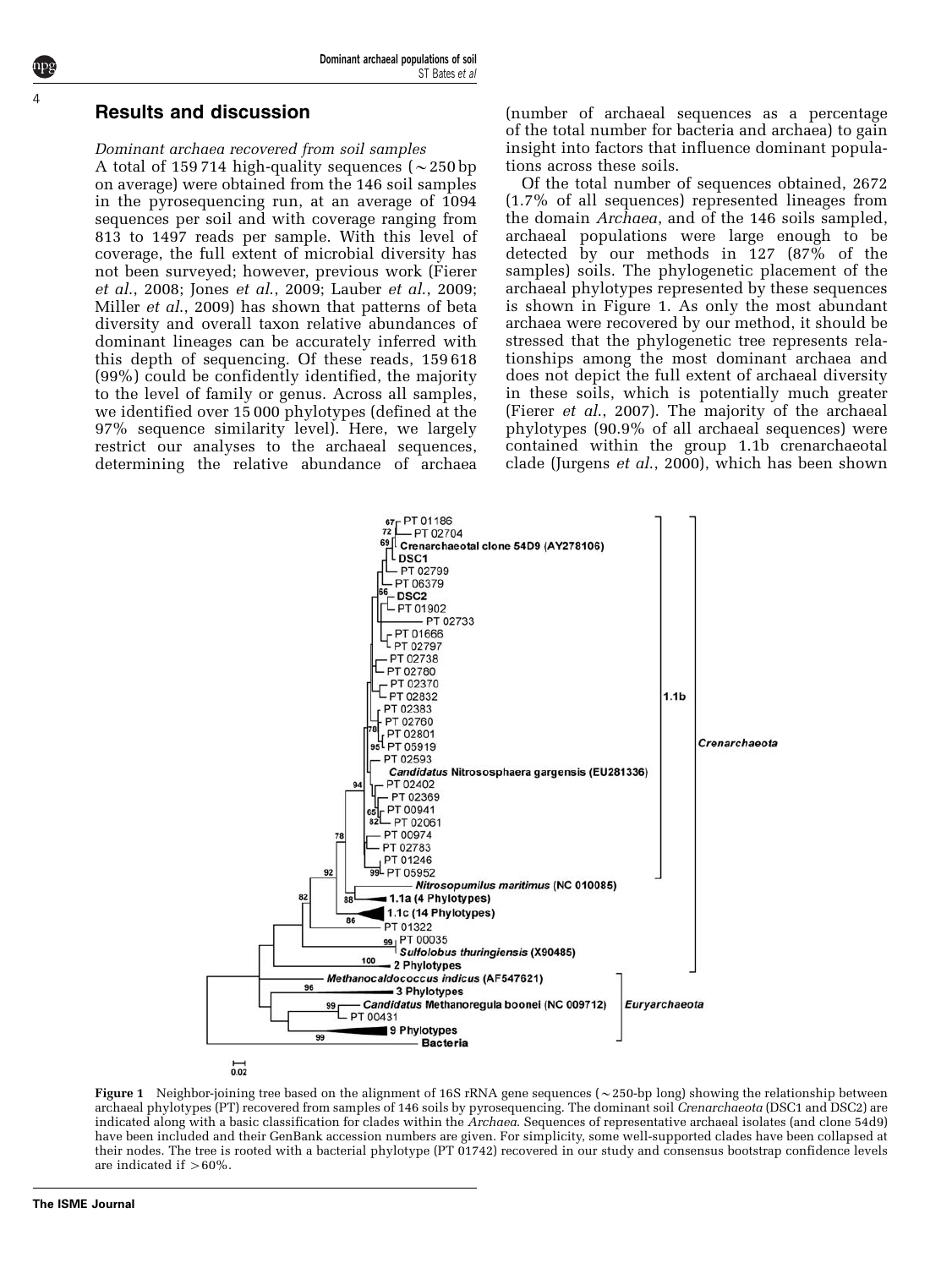previously to be dominant in soils ([Auguet](#page-8-0) et al., [2009\)](#page-8-0).

Interestingly, our soil samples were overwhelmingly dominated by just a few of the group 1.1b crenarchaeotal phylotypes (see Supplementary Figure S3). One phylotype (defined at the  $\geq 97\%$ similarity level) was quite abundant, having been detected in 73 (50%) of the soils sampled and representing approximately 46% of all archaeal sequences recovered across the 146 soils. This phylotype is designated here as 'dominant soil crenarchaeota number  $1'$  (DSC1). A second phylotype was more frequently encountered, having been found in 92 (63%) of the soils, but less abundant than DSC1, representing 27% of all archaeal sequences in these soils. This phylotype is designated here as 'dominant soil crenarchaeota number  $2'$  (DSC2). In total, 101 soils (79.5% of samples with detectable populations of archaea) contained either DSC1 or DSC2; however, in only 60 of these soils (59.4%) could both dominant phylotypes be found together. Collectively, these two individual phylotypes dominated the archaeal communities, accounting for  $>70\%$  of the archaeal sequences overall. DSC1 and DSC2 were not closely related to the only known group 1.1b crenarchaeotal isolate Candidatus Nitrososphaera gargensis (from hot springs; [Hatzenpichler](#page-8-0) et al., 2008); however, they did form a tight clade ([Figure 1](#page-3-0)) with the uncultured soil clone '54d9' (a large genomic fragment obtained from an soil fosmid library that included the entire 16S/23S rRNA gene; [Ochsenreiter](#page-9-0) et al., 2003; [Treusch](#page-9-0) et al., 2005).

These results were independently verified with archaeal clone libraries of 92 sequences constructed from a subset of three soils (samples AR3, CF1 and CO3). The short sequence reads  $({\sim}250$  bp) representing DSC1 and DSC2 obtained by pyrosequencing could also be confidently placed within the alignment (nearly identical in this overlapping segment) of the considerably longer  $(\sim 1300$  bp) clone library sequences. Thus, the presence of phylotypes of DSC1 and DSC2 within the clone library sequences was confirmed. Longer clone library sequence reads representing the DSC1 phylotype were also identical to the soil clone 54d9 (see Supplementary Figure S4) at the  $\geq 97\%$  similarity level. The general archaeal community structure revealed by these clone libraries also mirrored that recovered by pyrosequencing (see Supplementary Figure S4 and [Figure 2](#page-5-0)). For example, the DSC1 phylotype represented 83% of the clone library sequences for sample AR3 (see Supplementary Figure S4), which reflected the high relative abundance of this phylotype indicated by pyrosequencing for the same sample (see AR3 in [Figure 2\)](#page-5-0). Similarly, both clone library and pyrosequencing suggested the dominance of crenarcheotal sequences representing phylotypes other than DSC1 and DSC2 in sample CF1. Finally, both methods revealed the more equitable distribution of DSC1,

DSC2 and other crenarcheotal phlotypes in sample CO3.

Our finding that archaea are nearly ubiquitous in soil agrees with other studies, which have identified archaeal DNA in a wide variety of soils (for example, [Leininger](#page-9-0) et al., 2006; Oline et al[., 2006](#page-9-0); [Auguet](#page-8-0) et al[., 2009\)](#page-8-0), including even the extreme environment of Antarctic dry valleys (see Cary *et al.*, 2010). Although the dominance of the crenarchaeotal group 1.1b in terrestrial systems has been noted previously ([Buckley](#page-8-0) et al., 1998; [Ochsenreiter](#page-9-0) et al., [2003;](#page-9-0) Auguet et al[., 2009](#page-8-0)), to the best of our knowledge this is the first study to show the extensive dominance of just two phylotypes, within a very phylogenetically restricted group 1.1b clade, from archaeal communities across a broad range of soils and environments. The close relationship of these phylotypes, especially for DSC1, to the clone 54d9 (recovered from a calcareous grassland soil; [Ochsenreiter](#page-9-0) et al., 2003) suggests a potential functional role as important soil ammonia oxidizers, as this clone was shown to contain genes encoding ammonia monooxygenase (Amo)-related proteins [\(Treusch](#page-9-0) et al., 2005).

Although our primer set should amplify 16S rRNA genes from a broad variety of archaeal groups with few biases against specific taxa (see Supplementary Figures S1 and S2), archaea from groups outside of group 1.1b Crenarchaeota were poorly represented in these soils. For example, only 6% of all archaeal sequences represented group 1.1c, which has been found to be abundant in forest soils as well as freshwater systems [\(Ochsenreiter](#page-9-0) et al., [2003\)](#page-9-0). Other crenarchaeotal groups (for example, group 1.1a) were recovered here; however, they were represented by low sequence numbers in only a few soil samples. Similarly, euryarchaeotal sequences were very rare in our data set having been recovered in fewer than 20 soil samples and representing only 1.5% of all archaeal sequences. A greater diversity and abundance of these archaeal groups may actually be present in our samples but they could not be detected with the methods employed here given that we only averaged 1094 sequence reads per sample. Although limitations are inherent when using molecular techniques for microbial community surveys [\(Bent and Forney,](#page-8-0) [2008\)](#page-8-0), the further development of 'next generation' sequencing techniques (for example [Caporaso](#page-8-0) et al[., in press](#page-8-0)) will improve our ability to characterize the full extent of archaeal diversity and abundance in soil.

# Archaeal relative abundance and correlation analysis for non-experimental soils

Our pyrosequencing-based survey recovered detectable archaeal populations in a high percentage (87%) of the soils examined, with the relative abundance of archaea averaging nearly 2% across all soils. In those soils wherein archaea were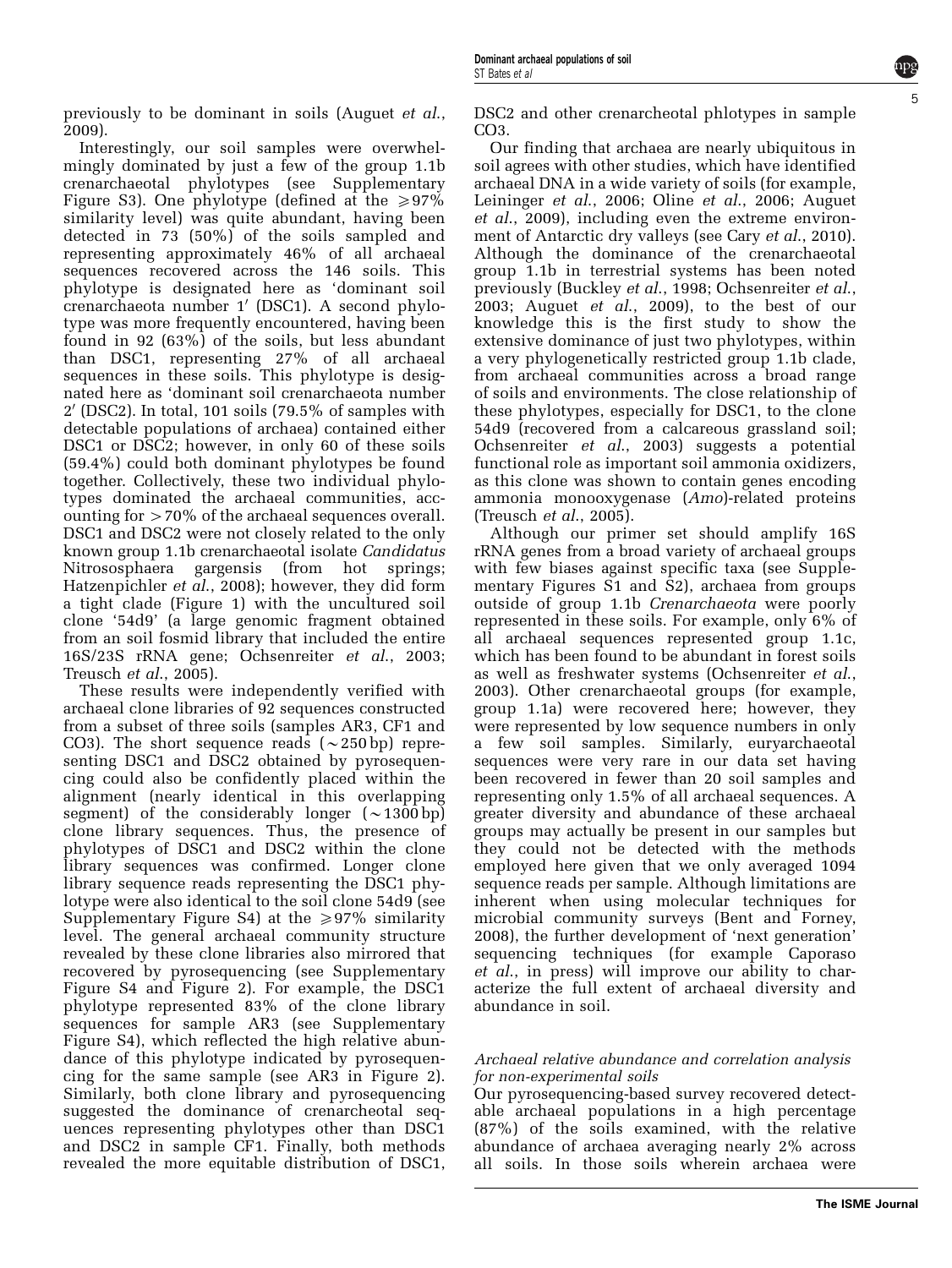<span id="page-5-0"></span>

Figure 2 Relative archaeal abundances (on the y axis as archaeal % of all 16S rRNA gene sequences in each sample) grouped by general biome for each of the non-experimental soil samples (those excluding experimental N addition sites at CC and KBS; \*soil samples used for clone libraries). The portions represented by the dominant soil Crenarchaeota (DSC1 and DSC2) as well as for remaining Crenarchaeotal and Euryarchaeotal phylotypes are indicated. More specific biome vegetation/climate classes are given on the x axis, as is the site of origin for each sample. AGF, agricultural field; ACF, arid/semi-arid conifer forest; ABF, arid/semi-arid broadleaf forest; ADL, arid/semi-arid desert land; AGL, arid/semi-arid grassland; ASL, arid/semi-arid shrubland; HCF, humid conifer forest; HBF, humid broadleaf forest; HGL, humid grassland/prairie; PDL, polar desert land; TBF, tropical broadleaf forest; TGL, tropical grassland.

detected, relative archaeal abundances ranged from 0.08% to 15.6%, with just five soil samples having over 5% archaea (Figure 2). Of these five, three samples were from wet tropical forests in Argentina. The remaining two soils were from a high-elevation meadow in Colorado and a semi-arid shrubland in New Mexico, USA. There was a high degree of variability in relative archaeal abundances and no single vegetation or biome type consistently had higher soil relative archaeal abundances than any other (Figure 2). This intra-biome variability is evident across the native tallgrass prairie soils (designated in Figure 2 by 'NTP'), samples collected from a latitudinal gradient within a single biome and vegetation type, wherein archaeal relative abundances ranged from among the highest levels (3.9%) to individual samples in which archaeal populations were not detected. If we examine only oxisols from tropical forests in South America (AR1–3, PE5–7 in Figure 2), we find some samples dominated by DSC1, and others by group 1.1c. This high degree of variability highlights the risks associated with using smaller sample sets to reach conclusions regarding the environmental factors regulating archaeal relative abundances in soil. For example, if the Argentinean soils had been the only tropical forest soils included in our sample set, we would have mistakenly concluded that archaea are far more abundant in tropical soils than in those from other biomes.

Many of the soil or site characteristics that were correlated with relative archaeal abundances differed, some diametrically opposing, when examining grassland and forest/shrubland soils separately (see [Table 1](#page-6-0)), which suggests vegetation type modulates the relationship between relative archaeal abundances and environmental factors. Particular groups of aquatic archaea are known to dominate specific niches defined by discreet environmental parameters (for example, non-saline vs saline habitats) perhaps representing habitat filtering among various archaeal groups [\(Auguet](#page-8-0)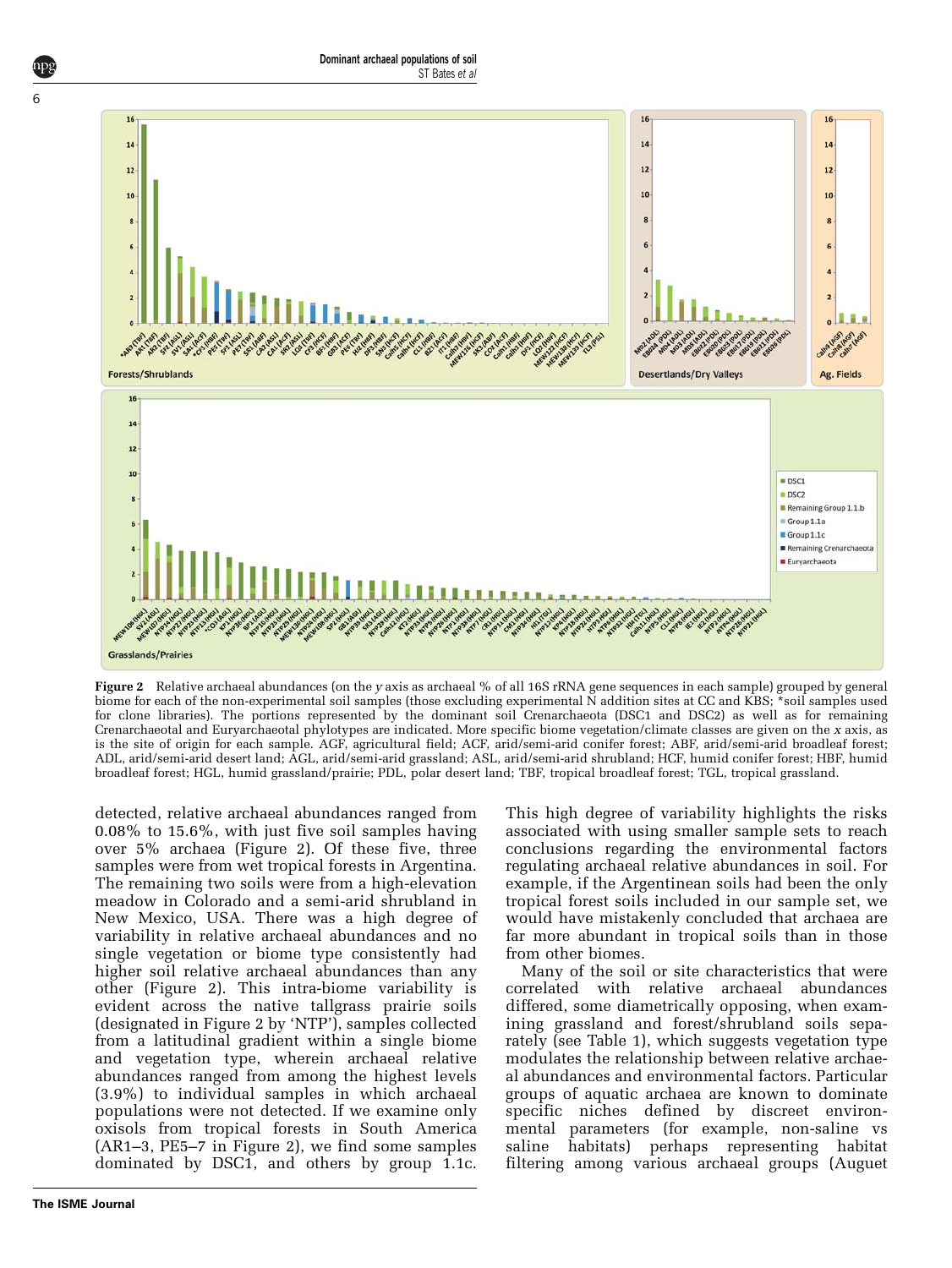|                                             | Correlation coefficients |                                |                                  |
|---------------------------------------------|--------------------------|--------------------------------|----------------------------------|
|                                             | All $soilsa$             | Tallgrass prairie <sup>b</sup> | For sets/shrublands <sup>c</sup> |
| Edaphic properties                          |                          |                                |                                  |
| $C: N$ ratio                                | $-0.43***$               | $-0.55**$                      | $-0.59***$                       |
| Total organic carbon                        | $-0.23*$                 | 0.22                           | $-0.27$                          |
| Total nitrogen                              | $-0.10$                  | 0.32                           | $-0.10$                          |
| pH                                          | $0.19*$                  | 0.19                           | $0.36*$                          |
| % Silt+clay                                 | 0.17                     | $-0.09$                        | $0.37*$                          |
| Site characteristics                        |                          |                                |                                  |
| Latitude (degrees, minutes)                 | $-0.09$                  | $0.38*$                        | $-0.61***$                       |
| Mean annual precipitation (mm)              | 0.002                    | $-0.59***$                     | 0.09                             |
| Mean annual temperature $(^\circ \text{C})$ | $0.21*$                  | $-0.39*$                       | $0.46***$                        |

<span id="page-6-0"></span>Table 1 Correlations between relative archaeal abundances (as archaeal percentage of all 16S rRNA gene sequences, Log (x+1) transformed) and soil/site characteristics for non-experimental (CC and KBS sites excluded) soil samples

Abbreviations: CC, Cedar Creek; KBS, Kellogg Biological Station.

Significance levels for the Pearson's product-moment coefficients is indicated at the \*0.05, \*\*0.01 and \*\*\*0.001 level (C:N ratio combined with other environmental factors did not substantially improve model fit).

"Samples,  $n = 112$  for all but C:N, Total Organic Carbon, total N where  $n = 104$ , and % silt+clay where  $n = 96$ .

 $b$ Samples,  $n = 31$ .<br>
"Samples,  $n = 49$ 

"Samples,  $n = 49$  for all but % silt+clay where  $n = 44$ .

et al[., 2009](#page-8-0)). For soil archaea we did see some evidence for this phenomenon; however, it was reflected only in the general trends observed (see [Figure 2\)](#page-5-0). For example, group 1.1c crenarchaeota were found almost exclusively in forest/shrubland soils (present in 42% of samples with detectable archaeal populations), typically when DSC1 and DSC2 were not present, whereas group 1.1c were basically absent from other soils from non-forested sites (present in only 7% of samples with detectable archaeal populations). Similarly, the dominant phylotype DSC1 tended to prefer grassland/prairie soils (present in 73% of samples with detectable archaeal populations) over forest/shrubland soils (present in 28% of samples with detectable archaeal populations). On the other hand, DSC2 had a more equal distribution between forest/shrubland soils (present in 53% of samples with detectable archaeal populations) and grassland/prairie (present in 66% of samples with detectable archaeal populations).

Soil C:N ratio was the only measured variable that was consistently correlated with relative archaeal abundances across all data sets, a result that parallels previous research showing that C:N ratios were strongly related to the composition of soil archaeal communities at the landscape scale [\(Nielsen](#page-9-0) *et al.*, 2010). The pattern that relative archaeal abundances were typically higher in soils with lower C:N ratios was highly significant in all cases (Table 1). However, we note that soil C:N ratio was not the only variable correlated with archaeal relative abundances and C:N ratio alone only explained a portion of the variability in relative archaeal abundance across all samples or sample subsets. As with nearly all studies that utilize broad biogeographical surveys, it is difficult to ascertain which specific environmental variables are driving the observed biological patterns because many of the

soil and site characteristics are unavoidably correlated with one another. As C:N ratios provide a relative index of soil nutrient status, this correlation may suggest the response of archaeal communities to soil carbon inputs; however, it is equally probable that these populations are being influenced by an increasing availability of N. We examined N availability in more detail with our experimental N-amended plots of CC and KBS.

#### Archaeal relative abundance and correlation analysis for N-amended soils

Considering the potential important role of archaea in soil nitrification, suggested by the close relation of our dominant archaeal phylotypes to a putative ammonia oxidizer (clone 54d9) and previous studies (for example, [Leininger](#page-9-0) et al., 2006; [Nicol and](#page-9-0) [Schleper, 2006\)](#page-9-0), we specifically examined the link between relative archaeal abundances and the level of soil N in situ. Samples collected from two longterm N fertilization experiments were analyzed to determine how prolonged N fertilization affects archaeal populations in soils from these sites. In these soils, we found that the sizes of the extractable inorganic N pools ( $NH_4+$  and  $NO_3-$ ) were both significantly correlated with relative archaeal abundances  $(r = -0.39, P = 0.023$  and  $r = -0.42$ ,  $P = 0.015$ , respectively). This correspondence was particularly apparent in the mean relative abundance values for archaeal groups, including DSC1 and DSC2, plotted in [Figure 3](#page-7-0) for both N amendment experiments (exact plot means and s.d. are given in Supplementary Table S2). Significant trends  $(P<0.05)$  of diminishing relative abundance with higher N levels were observed for DSC1 (but not DSC2) at both the native grassland site (CC) and KBS, which were coupled with a general trend of an 7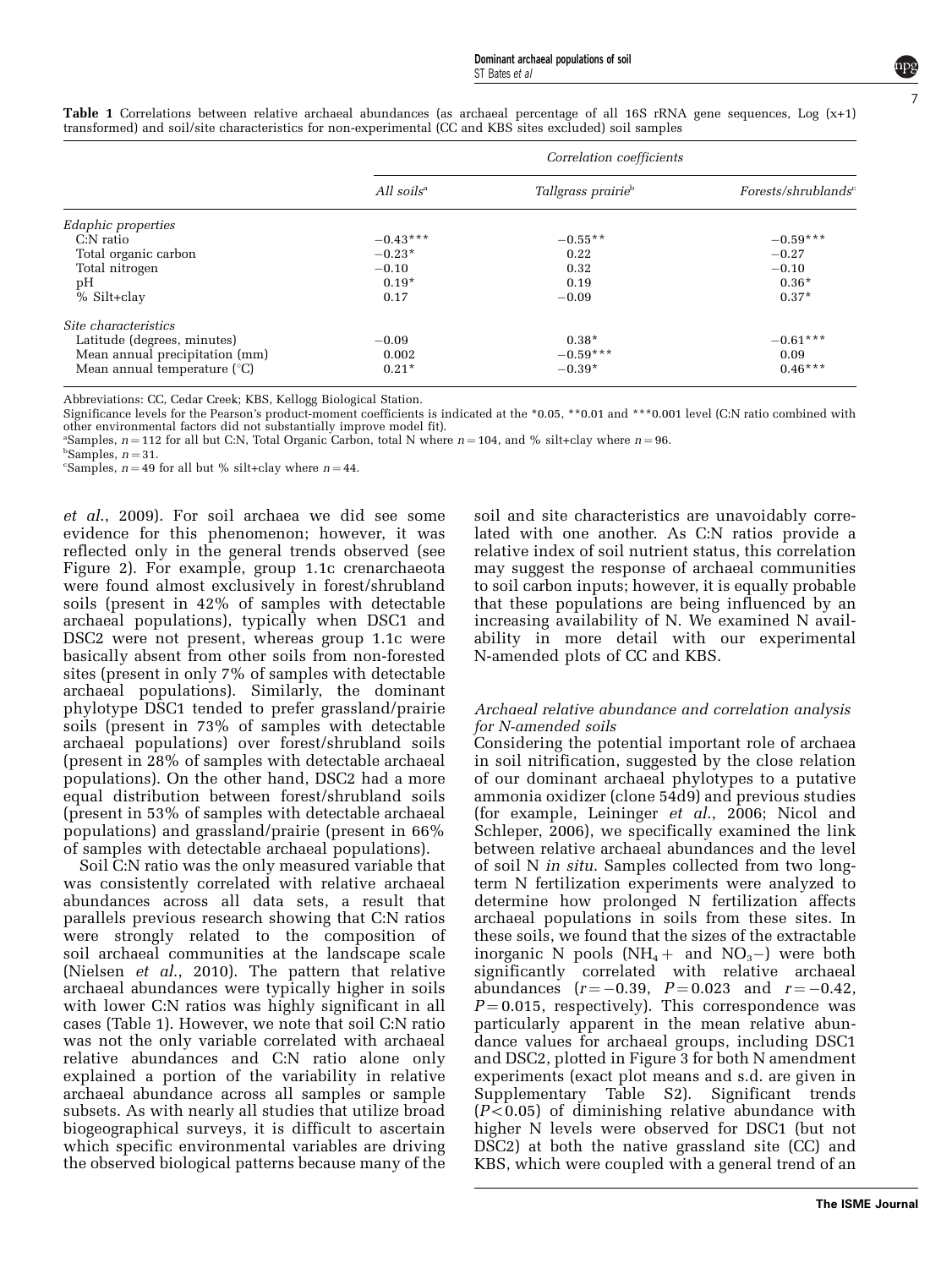<span id="page-7-0"></span>

Figure 3 Relative abundances (group % of all 16S rRNA gene sequences in each sample) for archaea and specific groups of bacteria across soils from medium ( $\sim$ 100kgha<sup>-1</sup> year<sup>-1</sup>) and high ( $\sim$ 300kgha<sup>-1</sup> year<sup>-1</sup>) experimental N addition as well as control plots at CC (a) and KBS (b). The portions represented by the dominant soil crenarchaeota (DSC1 and DSC2) and the remaining Archaea as well as Nitrosomonas/Nitrosospira and Nitrospirae bacterial groups are indicated (actual mean values and s.d. are reported in Supplementary Table S2). Significant difference  $(P<0.5)$  in relative abundances between the control and N addition plots is indicated with an asterisk  $(*)$ .

increase relative abundances for putative groups of nitrifying bacteria between the control plots and those plots receiving the highest N amendment rates.

As 54d9 (a putative ammonia oxidizer) was most closely related to DSC1, it is interesting to note that in the N-amended soils of CC and KBS the relative abundance of DSC1 sharply declines with heavy N application as Nitrosomonas/Nitrosospira and Nitrospirae tended to become more abundant (Figure 3). This pattern suggests that these soildwelling archaea are inhibited by high levels of available N, perhaps because of competitive interactions with bacterial nitrifiers. The cultivated marine ammonia-oxidizing archaeon, Nitosopumilus maritimus, has an extremely high substrate affinity and is thought to be adapted to nutrient limited conditions ([Martens-Habbena](#page-9-0) et al., 2009). These investigators have also suggested that ammonia oxidation kinetics may have an important role in shaping ammonia-oxidizing microbial communities, with archaeal ammonia oxidizers more abundant in soils with lower levels of available N, and bacterial ammonia oxidizers outcompeting their archaeal counterparts and becoming more dominant in soils with higher levels of available N. [Jia and Conrad](#page-8-0) [\(2009\)](#page-8-0) as well as Di et al[. \(2009\)](#page-8-0) have also shown that bacterial ammonia oxidizers functionally dominate over their archaeal complement in soils, which have high levels of available inorganic N. Although our results are not definitive proof that archaea in these soils are actively oxidizing

8

ammonia, they are congruent with the concept of 'niche separation' between ammonia-oxidizing archaea and bacteria. The recent sequencing of the Cenarchaeum symbiosum and Nitrosopumilus maritimus genomes, however, suggests these organisms may also be capable of some level of mixotrophy [\(Hallam](#page-8-0) et al., 2006; [Walker](#page-9-0) et al., 2010), and additional research will be required in this area before these dynamics can be more fully resolved.

#### **Conclusions**

This survey demonstrates that there is a high degree of variability in the general structure and relative abundance of the dominant archaeal communities inhabiting soils on the global scale, underscoring the importance of examining a broad array of soils before attempting to draw conclusions about the ecological characteristics of archaea, or any other soil microbial taxa. Some general trends of a preference of particular soil archaeal groups for specific habitat types were observed, which supports the concept of niche partitioning for terrestrial archaeal groups. Across the non-experimental soils examined here, we found that soil C:N ratio was the single best predictor of archaeal relative abundances. Perhaps more surprisingly, we found these soils were basically dominated by just two phylotypes within the crenarchaeotal group 1.1b. This finding, only alluded to in previous studies, has important implications for future studies in this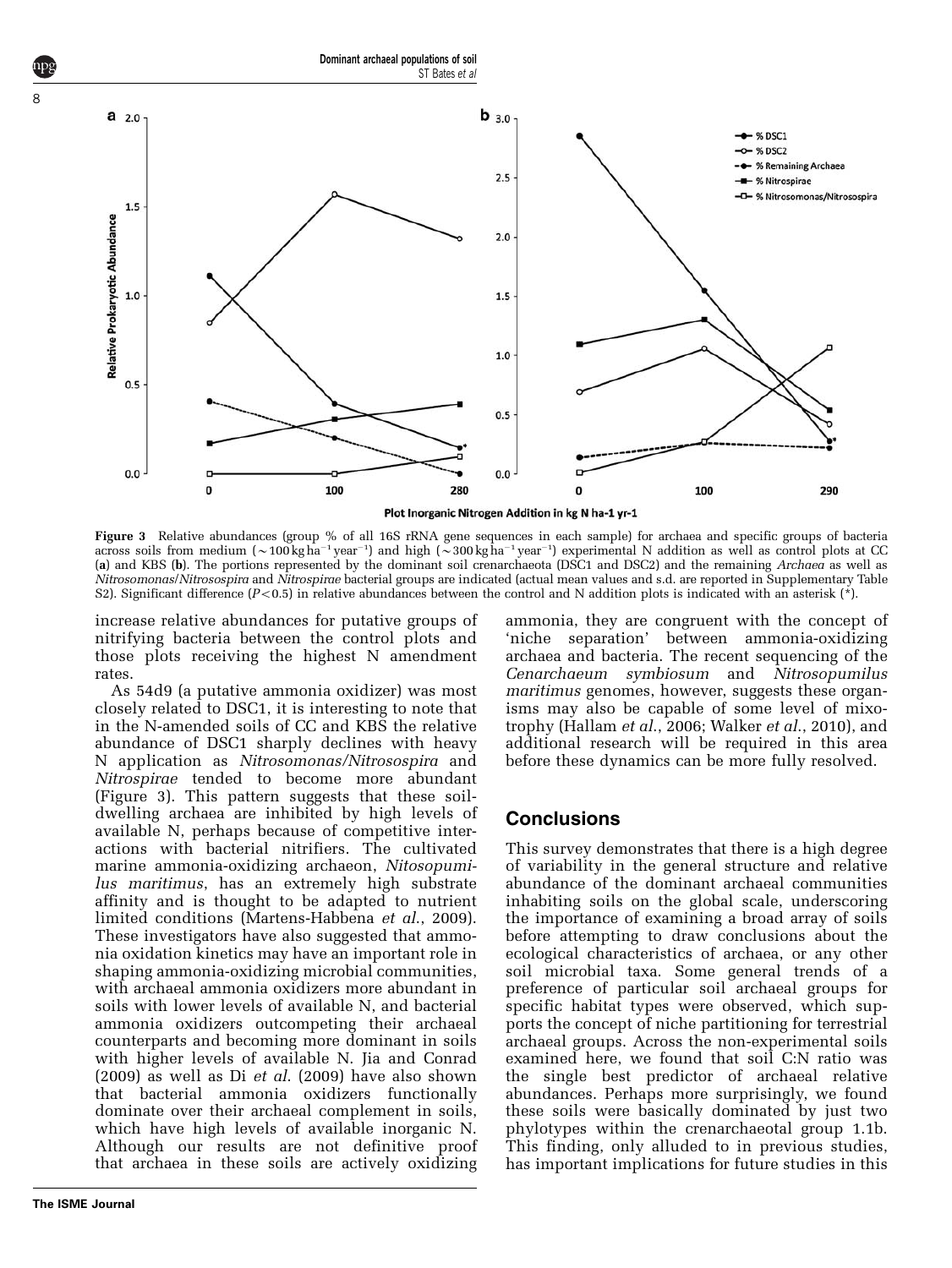<span id="page-8-0"></span>field as it suggests that archaea inhabit a far more restricted ecological niche in soils than bacteria. Although these dominant archaeal taxa, particularly DSC1, may have key roles in the soil N cycling, surveys such as this cannot confirm this functional role for soil archaea. We do show, however, that the dominance of certain soil archaea (DSC1) is diminished under conditions of high inorganic N availability, perhaps because of competitive interactions with nitrifying bacteria. The differing responses of DSC1 and DSC2 within soils, linked to both edaphic and environmental factors, suggest very different roles for these dominant terrestrial archaea and present an interesting avenue for future research. Metagenomic surveys targeting those soils wherein these taxa are relatively abundant, coupled with efforts to cultivate these microbes should significantly add to our knowledge of this prominent, but still poorly understood, group of soil-dwelling archaea.

# Acknowledgements

We thank David Tilman, Jay Lennon, Zach Aanderud, and the personnel at Cedar Creek Ecosystem Science Reserve and the Kellogg Biological Station for facilitating sample collection from these sites. We also thank Rebecca McCulley, Diana Wall, and the large number of other collaborators who helped us collect soil samples at the various sites. We acknowledge Dan Arp, Peter Bottomley, Eric Triplett, Ian Clark, Penny Hirsch and Steve McGrath for their collaboration and valuable comments on this paper. Members of the Fierer lab, particularly Chris Lauber, Kathryn Eilers and Kelly Ramirez helped with the laboratory analyses, sample processing and paper preparation. We also appreciated additional comments on the paper by Albert Barberán. Joe Jones, from EnGenCore, supervised the pyrosequencing. This research was funded by grants to RK and NF from the Bill and Melinda Gates Foundation, Crohn's and Colitis Foundation of America, National Institutes of Health, National Science Foundation and the US Department of Agriculture.

# References

- Angel R, Soares MIM, Ungar ED, Gillor O. (2009). Biogeography of soil archaea and bacteria along a steep precipitation gradient. ISME J 4: 553-563.
- Auguet J-C, Barberan A, Casamayor EO. (2009). Global ecological patterns in uncultured archaea. ISME J 4: 182–190.
- Baker GC, Smith JJ, Cowan DA. (2003). Review and reanalysis of domain-specific 16S primers. J Microbiol Methods 55: 541–555.
- Bent SJ, Forney LJ. (2008). The tragedy of the uncommon: understanding limitations in the analysis of microbial diversity. ISME J 2: 689–695.
- Bintrim SB, Donohue TJ, Handelsman J, Roberts GP, Goodman RM. (1997). Molecular phylogeny of archaea from soil. Proc Natl Acad Sci USA 94: 277–282.
- Buckley DH, Graber JR, Schmidt TM. (1998). Phylogenetic analysis of nonthermophilic members of the kingdom Crenarchaeota and their diversity and abundance in soils. Appl Environ Microbiol 64: 4333–4339.

Caporaso JG, Kuczynski J, Stombaugh J, Bittinger K, Bushman FD, Costello EK et al. (2010). QIIME allows analysis of high-throughput community sequencing data. Nat Methods 7: 335–336.

9

- Caporaso JG, Lauber CL, Walters WA, Berg-Lyons D, Lozupone CA, Turnbaugh P et al. (2010). Global patterns of 16S rRNA diversity at a depth of millions of sequences per sample. Proc Natl Acad Sci USA, doi:10.1073/pnas.1000080107.
- Cary SC, McDonald IR, Barrett JE, Cowan DA. (2010). On the rocks: the microbiology of Antarctic dry valley soils. Nat Rev Microbiol 8: 129–138.
- Cole JR, Chai B, Farris RJ, Wang Q, Kulam SA, McGarrell DM et al. (2005). The ribosomal database project (RDP-II): sequences and tools for high-throughput rRNA analysis. Nucleic Acids Res 33: D294–D296.
- DeLong EF. (1992). Archaea in coastal marine environments. Proc Natl Acad Sci USA 89: 5685–5689.
- Demergasso C, Casamayor EO, Chong G, Galleguillos P, Escudero L, Pedrós-Alió C. (2004). Distribution of prokaryotic genetic diversity in athalassohaline lakes of the Atacama Desert, Northern Chile. FEMS Microbiol Ecol 48: 57–69.
- Di HJ, Cameron KC, Shen JP, Winefield CS, O'Callaghan M, Bowatte S et al. (2009). Nitrification driven by bacteria and not archaea in nitrogen-rich grassland soils. Nat Geosci 2: 621–624.
- Ehrhardt CJ, Haymon RM, Lamontagne MG, Holden PA. (2007). Evidence for hydrothermal archaea within the basaltic flanks of the East Pacific rise. Environ Microbiol 9: 900–912.
- Fierer N, Breitbart M, Nulton J, Salamon P, Lozupone C, Jones R et al. (2007). Metagenomic and small-subunit rRNA analyses reveal the genetic diversity of bacteria, archaea, fungi, and viruses in soil. Appl Environ Microbiol 73: 7059–7066.
- Fierer N, Hamady M, Lauber CL, Knight R. (2008). The influence of sex, handedness, and washing on the diversity of hand surface bacteria. Proc Natl Acad Sci USA 105: 17994–17999.
- Fierer N, Jackson RB. (2006). The diversity and biogeography of soil bacterial communities. Proc Natl Acad Sci USA 103: 626–631.
- Furlong MA, Singleton DR, Coleman DC, Whitman WB. (2002). Molecular and culture-based analyses of prokaryotic communities from an agricultural soil and the burrows and casts of the earthworm Lumbricus rubellus. Appl Environ Microbiol 68: 1265–1279.
- Gattinger A, Höfle MG, Schloter M, Embacher A, Böhme F, Munch JC et al. (2007). Traditional cattle manure application determines abundance, diversity and activity of methanogenic archaea in arable European soil. Environ Microbiol 9: 612–624.
- Hallam SJ, Mincer TJ, Schleper C, Preston CM, Roberts K, Richardson PM et al. (2006). Pathways of carbon assimilation and ammonia oxidation suggested by environmental genomic analyses of marine Crenarchaeota. PLoS Biol 4: e95.
- Hatzenpichler R, Lebedeva EV, Spieck E, Stoecker K, Richter A, Daims H et al. (2008). A moderately thermophilic ammonia-oxidizing crenarchaeote from a hot spring. Proc Natl Acad Sci USA 105: 2134–2139.
- Jia Z, Conrad R. (2009). Bacteria rather than archaea dominate microbial ammonia oxidation in an agricultural soil. Environ Microbiol 11: 1658–1671.